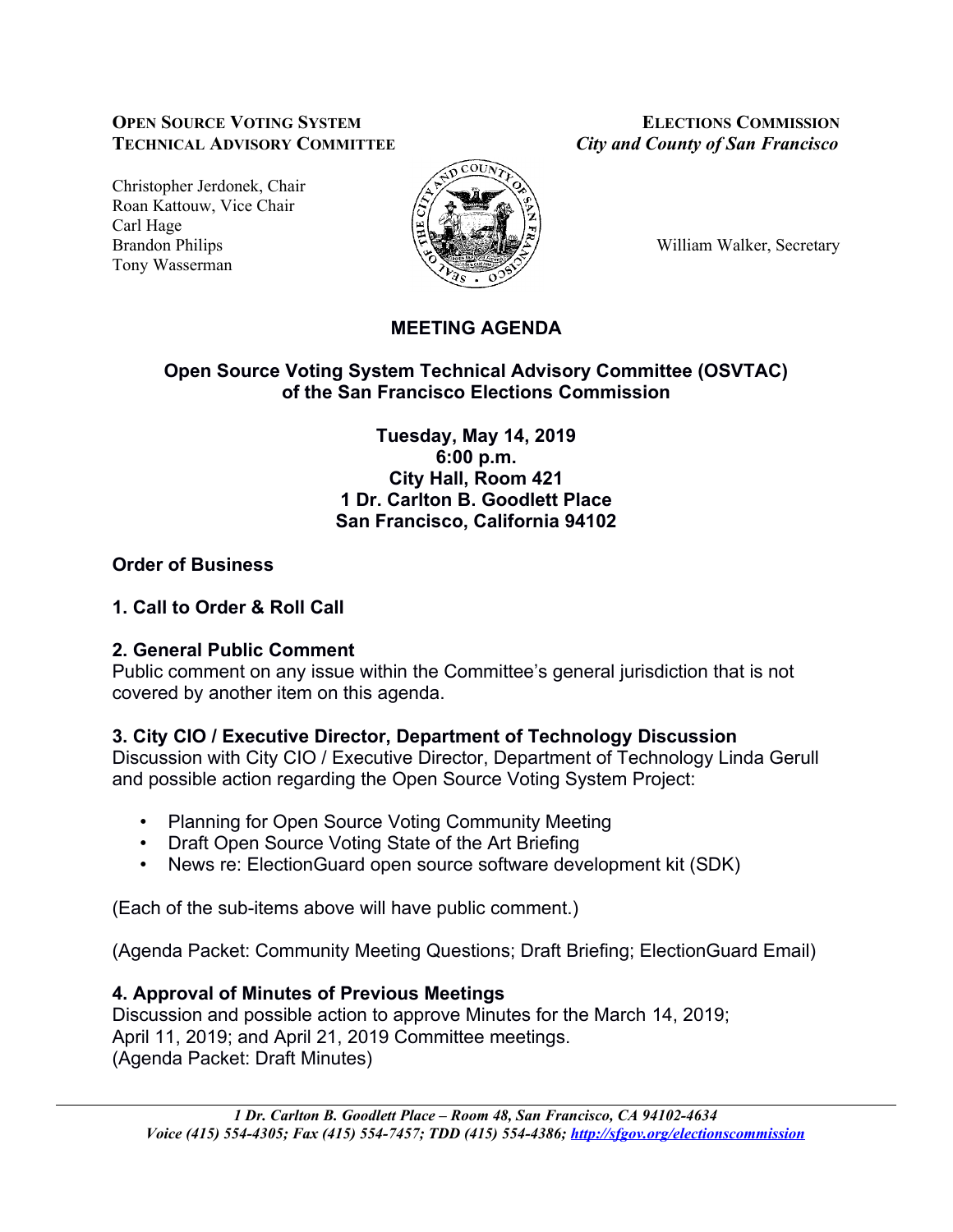### **5. Administration**

Discussion and possible action regarding administrative issues including but not limited to attendance at Elections Commission meetings by Committee members, the Committee's website, and the Committee's written reports to the Commission. (Agenda Packet: Draft OSVTAC Report #6 to the Elections Commission)

#### **6. Member Reports**

Member reports on committee-related activities not covered by another item on this agenda, including but not limited to the last Elections Commission meeting, Department of Elections progress, research findings, conferences, and news reports.

#### **7. Voting System Component Development**

Discussion and possible action regarding OSVTAC developing and/or facilitating the development of one or more voting system components as a proof of concept.

#### **8. Digital Signatures**

Discussion and possible action regarding digital signature recommendations and implementation.

### **9. Topics for future discussion**

Discussion and possible action regarding topics for future discussion.

### **Adjournment**

There will be an opportunity for public comment on each agenda item.

Materials contained in the Commission packets for meetings are available for inspection and copying during regular office hours at the Department of Elections, City Hall Room 48. Materials are placed in the Elections Commission's Public Binder no later than 72 hours prior to meetings. Any materials distributed to members of the Elections Commission within 72 hours of the meeting or after the agenda packet has been delivered to the members are available for inspection at the Department of Elections, City Hall Room 48, in the Commission's Public Binder, during normal office hours.

**Cell phones, pagers and similar sound-producing electronic devices:** The ringing of and use of cell phones, pagers and similar sound-producing electronic devices are prohibited at this meeting. The Chair may order the removal from the meeting room of any person responsible for the ringing or use of a cell phone, pager, or other similar sound-producing electronic devices.

**Disability Access:** The meeting will be held in Room 421, City Hall, 1 Dr. Carlton B. Goodlett Place, San Francisco, CA. The meeting room is wheelchair accessible. The nearest accessible BART station is Civic Center (Market/Grove/Hyde Streets). Accessible MUNI Metro lines are the F, J, K, L, M, N, T (exit at Civic Center or Van Ness Stations). MUNI bus lines also serving the area are the 5, 5R, 6, 7, 7R, 7X, 9, 9R, 19, 21, 47, and 49. For more information about MUNI accessible services, call 311, call (415) 701-4485, or visit [http://www.sfmuni.com.](http://www.sfmuni.com/) There is accessible curbside parking adjacent to City Hall on Grove Street and Van Ness Avenue and in the vicinity of the Veterans Building at 401 Van Ness Avenue adjacent to Davies Hall and the War Memorial Complex.

To obtain a disability-related modification or accommodation, including auxiliary aids or services, to participate in a meeting, please contact the Department of Elections at least 48 hours before the meeting, except for Monday meetings, for which the deadline is 4:00 p.m. the previous Friday. Late requests will